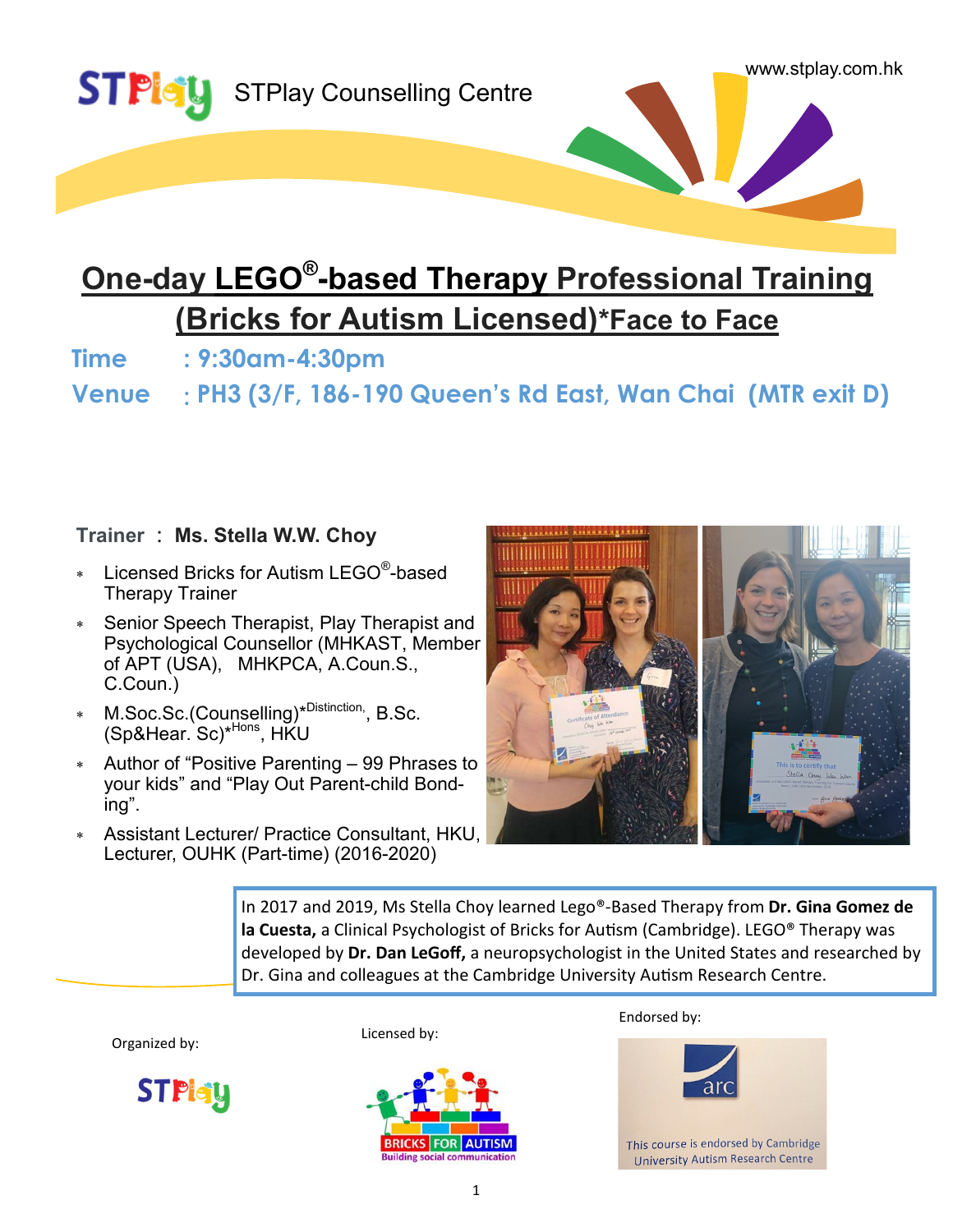

**About the Training** : Ms. Stella aims to make high quality LEGO® -based Therapy available to children who struggle with social communication difficulties through providing high quality training, resources to Professionals.

 $\mathsf{LEGO}^\circ$ -based Therapy is an engaging social skills programme involving collaborative play facilitated by a trained adult professional.

#### **About the Outcome :**

- Participants completed the training will receive **Certificates** issued by Bricks for Autism and be recognized facilitator of LEGO®-based Therapy.
- $\Rightarrow$  This training course is Licensed by Bricks for Autism, officially endorsed by Cambridge University's Autism Research Centre, participants will get **lifelong access to Bricks for Autism resources.**
- Participants will get **Professional User course handouts** via Bricks for Autism, and **translated materials** for your own LEGO® -based Therapy groups.

#### **Target Participants** : 18 Professionals

rarget Participants . To Protessionals<br>This training is suitable for professionals working in the field of autism, including<br>psychologists, speech therapists, occupational therapists, physiotherapists, play therapists, This training is suitable for professionals working in the field of autism, including counsellors, social workers, nurses, teachers & education specialists

**Medium of Instruction :** Cantonese (supplemented by English powerpoint)

Organized by:

**STPlety** 

Licensed by:



Endorsed by:



This course is endorsed by Cambridge **University Autism Research Centre**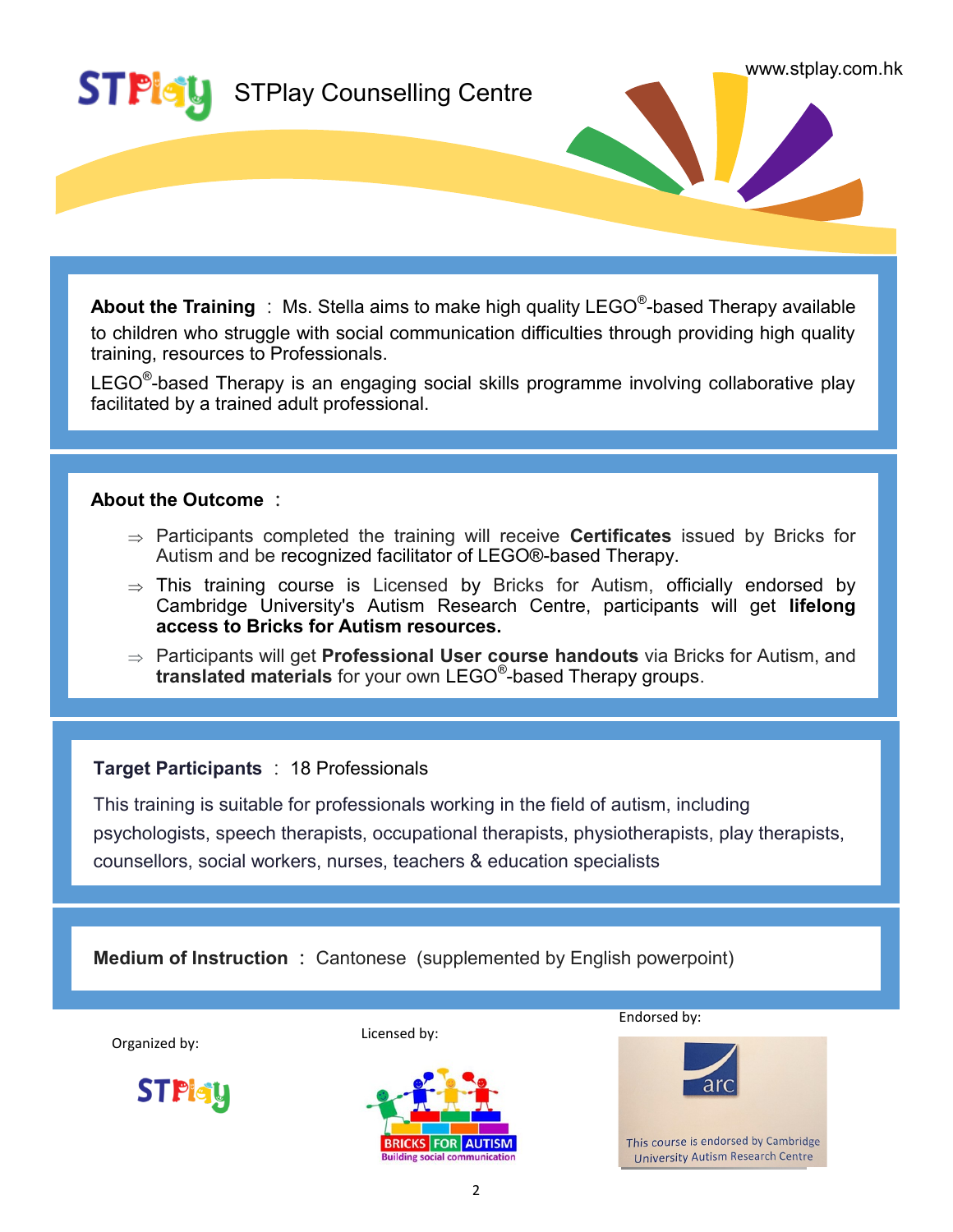\*

#### **STPlety** STPlay Counselling Centre

## **ONE-DAY LEGO®-BASED THERAPY PROFESSIONAL TRAINING OUTLINE**

| $9:15$ am  | Registration & coffee/tea                    |
|------------|----------------------------------------------|
| $9:30$ am  | Introductions and background                 |
| $11:00$ am | Break for morning coffee                     |
| $11:20$ am | Hands on practice                            |
| 12:30 pm   | Lunch                                        |
| $1:30$ pm  | <b>Freestyle building and Practicalities</b> |
| $3:00$ pm  | Adult facilitator role and adaptations       |
| 3:30 pm    | <b>Break</b>                                 |
| $3:45$ pm  | Assessment, evaluation & research            |
| 4:15pm     | Application to your own setting & questions  |
| 4:30pm     | End                                          |

\*\*\***2together+Early Bird** : **HK\$4338 /person**

\*\*\* **Early Bird** : **HK\$4438** 

**Regular Fee** : **HK\$5000** 

**\*Lunch and refreshments are included.**

**Accreditation for Continuing Education :**

For **Speech Therapists** who completed the workshop, 6.0 CEPST points will be awarded, according to the CPD policy of HKIST,

For **Psychologists**, this is an accredited CE activity of DEP, DCoP, number of CEUs will be counted according to the CE guideline of Division, HKPS.

For **Physiotherapists**, CPD Points: 3 will be awarded by HKPA for accreditation.

Organized by:



Licensed by:





Endorsed by:

This course is endorsed by Cambridge **University Autism Research Centre**